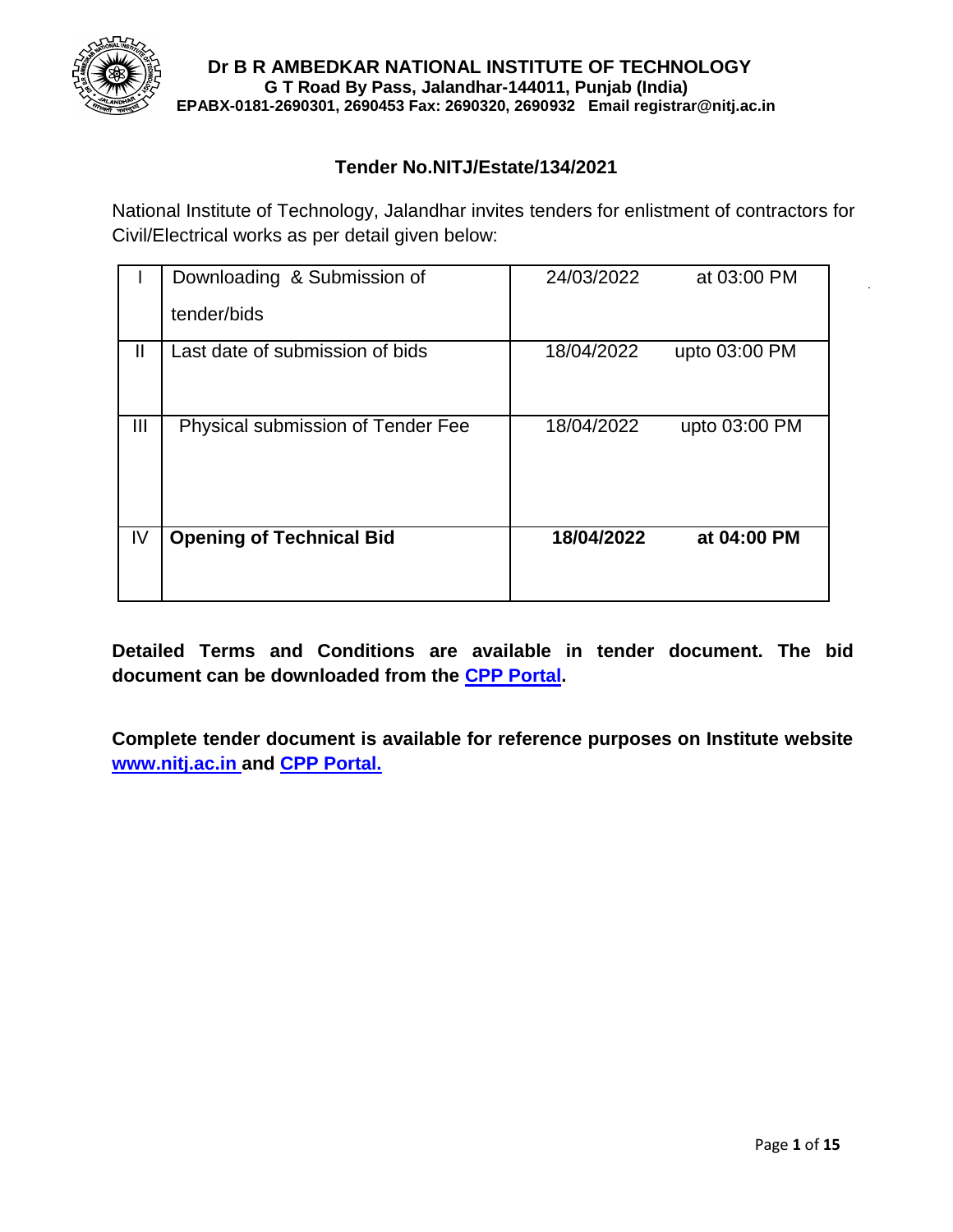

# *GENERAL TERM'S* **&** *CONDITION FOR ENLISTMENT CIVIL* **&***ELECTRICAL*

# *SECTION./ 01-GENERAL TERM 'S & CONDITION*

- 1.1- Enlistment as Civil or Electrical contractor will be done for Civil/Electrical works up to Rs. 5 Lacs through Limited Tender enquiry.
- 1.2- Contractor means "an Individual / Sole proprietor-ship/Partner-ship/Pvt.Ltd. Co. /Pvt. Ltd . Co.

#### *SECTION./02-APPLICABILITY*

- **2.1** Any enlisted are contractors with CPWD/State PWD/MES/Railway/PSU who intended to work with NIT. It is done to have a ready stock suitable and competent contractor for institute works so as to minimize the requirement of verification of credentials of contractors at the time of individual tenders, at the same only those contractor are allowed to continue enlist that remain active and perform well.
- 2.2 Any contractor is initialed to get enlistment in Institute provided the eligibility criteria any other conditions are satisfy. The enlisted contractors have to abide by all rules made here in and as amended from time to time during the currency of their enlistment.
- 2.3 Any contractor having such individual as one of the partner /Directors who is dismissed as Govt. Servant on whose enlistment have been canceled, demoted to lower class, or having business band/suspended by any Govt. Dept. in the past or connected by a court of low shall not be entitled for enlistment.
- 2.4 Any engineers or other official employed in engineering or administrative duties in the engineering Dept. of the Govt. of India *I* State Govt. or Central / State/PSU. is not allowed to work in this institute either as contractor or as employee of contractor for a period of one year after retirement for service unless he has often prior permission on the consultant employer the do show.
- 2.5 A contractor is not permitted have enlistment in more than one name.

#### *SECTION/03-SCOPE OF ENLSTMENT*

3. 1 The contractor enlisted with NIT Jalandhar shall only enlisted for being considered for issue of tender document sub. To the terms & condition of individual notice inviting tender for eachspecific work is shall not confirm any right on the contractor either to benecessarily issued tenders or award of work .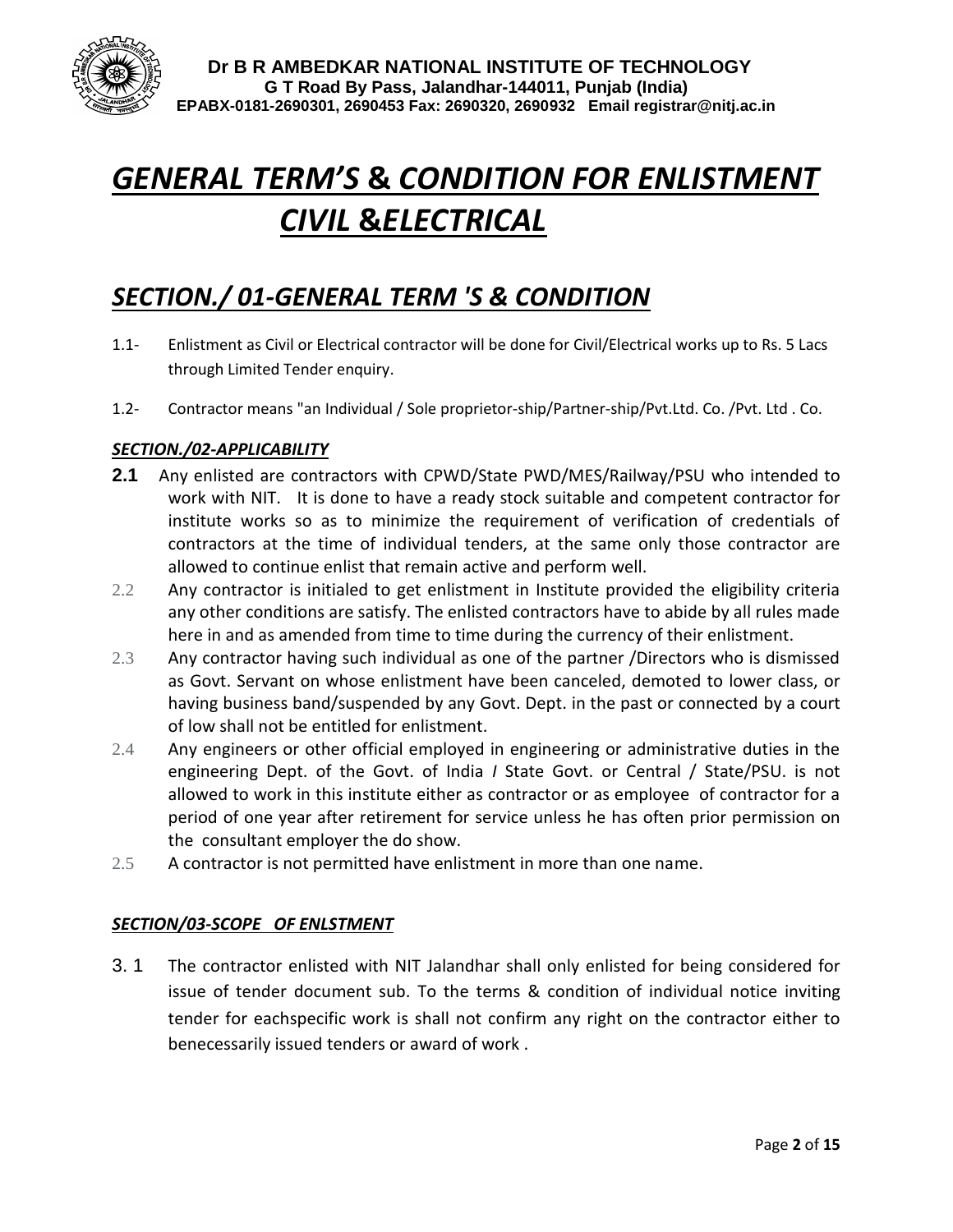

### *SECTION/04-TENDERING LIMIT*

4.1 All the enlisted contractor will be eligible to participate in limited. Tender works of up to Rs.5- Lacs (Five Lacs)

### *SECTION/05-APPLICATI ON FORM*

5.1 The application form for enlistment/revalidation shall be down loaded from NIT website**www.nitj.ac.in**

#### *SECTION/06-QUALIFICA TION FOR ENLISTMENT*

6.1 Contractor for expected to keep abreast withenlistment /revalidation rules as modify time to time. The contractor desiring enlistment shall have to satisfy the minimum qualifying criteria as (as specified below) before they can be considered for enlistment.

| <b>Enlistment</b><br><b>Authority</b> | <b>Tendering</b><br>Limit | Past Exp. Of completed work<br>during last Five years | <b>Banker</b><br><b>Certificate</b><br>for financial<br>soundness | <b>Enlistment</b><br>Processing<br>Fee/tender fee |
|---------------------------------------|---------------------------|-------------------------------------------------------|-------------------------------------------------------------------|---------------------------------------------------|
| N IT Jalandhar                        | Rs. 5 Lacs                | Three works of Rupees Two Lacs Rupees Two             |                                                                   | 1000/- in favour                                  |
|                                       |                           | each in any central Govt. / State                     | Lacs                                                              | of Director,                                      |
|                                       |                           | Govt. / PSU or any Large Pvt.                         |                                                                   | Dr.B.R.Ambedkar                                   |
|                                       |                           | Sector Unit. One work of 4.00                         |                                                                   | NIT jalandhar                                     |
|                                       |                           | Lacs/ Two works of 2.5 Lacs/                          |                                                                   |                                                   |
|                                       |                           | Three works of 2 Lacs each in any                     |                                                                   |                                                   |
|                                       |                           | Govt/State Govt./PSU                                  |                                                                   |                                                   |

- 6.2 The criterion for work experience, in case of enlistment, shall be the satisfactory completion of requisite number of Electrical/Civil works, as the case may be, of prescribed nature and magnitude executed on independent contract basis during the last Five years w.e.f. the date of receipt of application for enlistment by appropriate authority. The works should have been executed in the same name and style in which the enlistment is sought.
- 6.3 The Comprehensive maintenance (with or without operation) works will be considered only if they have at least one of the following component for Electrical contractors .
	- **a)** Electrical installation.
	- **b)** Sub-Station.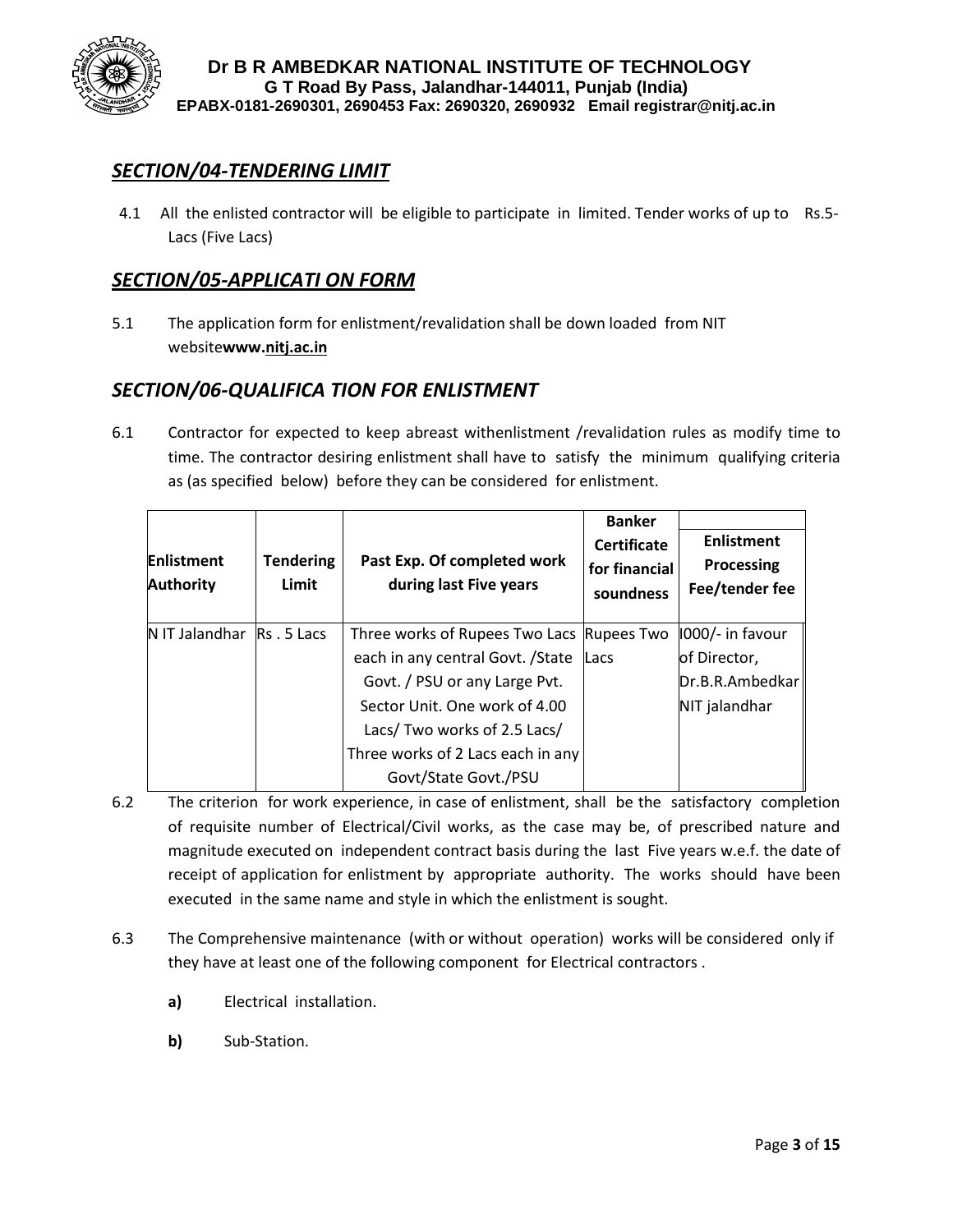

- 6.4 Experience of contractor shall be reckoned upto the date of receipt of the application in the designated office, for works done, original of attested copies of certificates form the officers, not below the rank of Executive Engineer Or equivalent, under whom works were carried out should be enclosed in prescribed Performa. In case of photo copy, the same shalI be attested (i n original) by contractor.
- 6.5 The financial soundness shall be judged on the basis of the Banker 's Certificate (solvency) as the case may be, issued by the Bankers of the contractors on the format (attached herewith) such certificate shall be issued by a scheduled bank and shall be submitted , in original in a sealed cover, addressed to the authority to whom the application for enlistment is to be submitted.
- 6.6 The criteria for enlistment/revalidation shall be as applicable on date of EnIistment /revalidation .

### *SECTION/ O 7-ENLISTMENT PROCEDURE*

- 7.1 The Contractor shall have to submit the application in a prescribed form (Annexure-1)complete with all documents as listed in (Annexure-II) i n the Office of Registrar NIT Jalandhar.
- 7.2 The Name (s), address (es) of the applicant (s), telephone numbers, & email-ids shall be mandatory and their appearing in various documents should be consistent .
- 7.3 In case of in incomplete application so if the applications are not accompanied with with necessary documents the same are liable to be rejected by the authority receiving the enlistment application .
- 7.4 All verification, submission of report etc. are to be pursued by the applicant. Any delay on account of delay in verification , submission of reports, replies etc. will not entitle applicant for any type of enlistment.
- 7.5 If the enlistment authority finds the contractor suitable for enlistment, is shall issued theenlistment order. Against the application to the contractor, the decision of the enlistment authority shall be final and binding on the contractor.
- 7.6 The enlistment authority reserves the right to limit of contractors to be enlisted or any other manner decided by the department.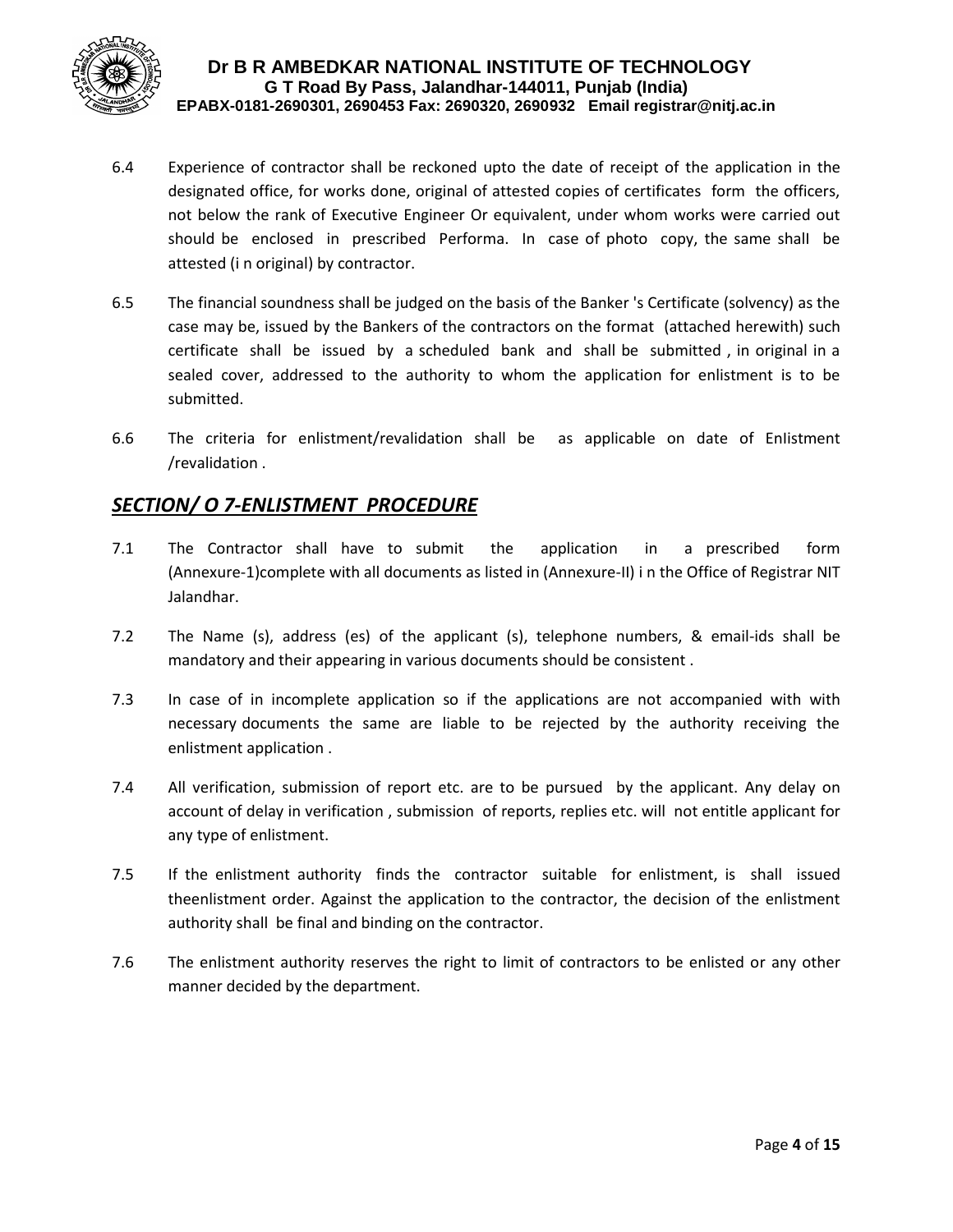

# *SECTION/08-ENLISTMENT FEE*

8.I The contractor shall have to pay a non-refundable enlistment fee by crossed Demand Draft in favor of "Director NIT, Jalandhar" the enlistment/revalidation fee in mentioned in the prescribed Table of Sec. (6) of Qualification of Enlistment. This fee is to be submitted along with application form to the designated authority.

# *SECTION/09-ELECTRICAL LICENSE (FOR ELECTRICAL CATEGORY)*

9. I The contractors of Electrical Category shall have to produce valid electrical license Having permission to carry out the work on HT line or LT line or both HT/LT Line from the competent authority in the name of contractor. They shall keep valid license throughout the period of enlistment by getting it renewed at suitable intervals and submit an attested copy of the same to the enlistment authority after each renewal. In event of any discontinuity in validity of electrical license, the enlistment and authority to work in NIT Jalandhar will also ceased to be valid. For applying tenders for a work they shall have to posse's electrical license of appropriate voltage issued by any State Govt. under Clause 45 of Compilation of India Electricity Rules 1956 or as amended from time to time.

#### *SECTION /10-PERIOD OF VALIDITY OF ENLISTMENT*

I 0.1 The enlistment shall be valid for a period of one year. The enlistment can, however, be revalidated in accordance with rules in this regard. Each revalidation shall be for a period of one year from the date of expiry of the previous Enlistment/Revalidation. The enlistment shall be opened to review by the enlistment authority and liable for termination, suspension of any other such action at any time, if considered necessary, by the enlistment authority, after issued of show cause notice.

### *SECTION /ll- PERFORMANCE REPORT.*

**11.1** The contractor should fill up the details of works of appropriate magnitude, completed during five years, in the Performa as given in "Annexure-III"

### *SECTION / 12- INTIMATION REGARDING CHANGE OF PERMANENT ADDRESS.*

- 12.1 While applying for enlistment, the contractor should mention address of his registeredoffice as well as Head, if different. All documents i.e. Banker's Certitlcate, experience certitlcate etc. should be one of the Above addresses, otherwise the same shall not be accepted.
- 12.2 The contractor shall intimate the change, if any, in any of the above address, in advance of maximum within one month of such change along with acknowledgement of noting down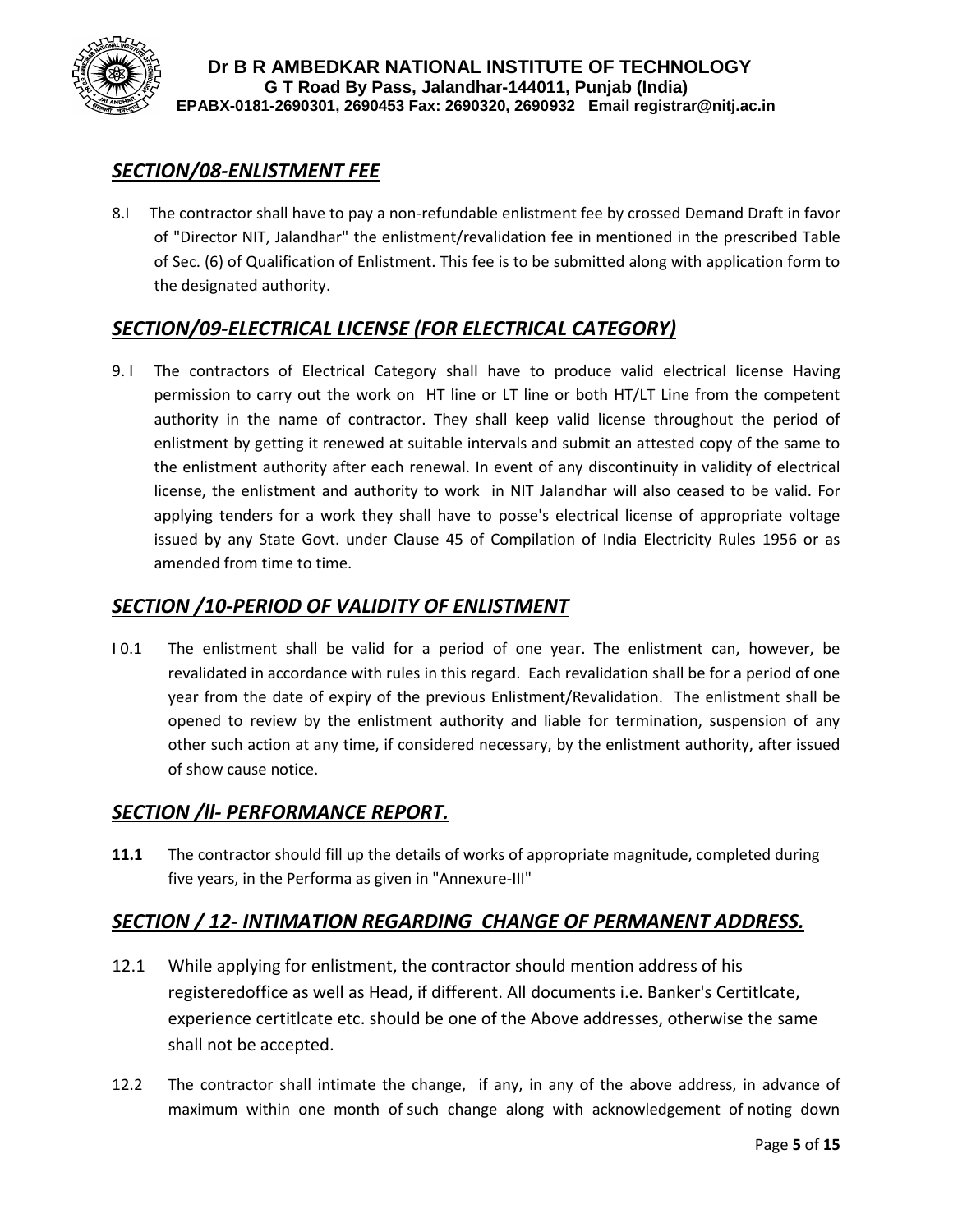

of such change in address from the Bank, Income Tax, Sales Tax authorities etc. Failure to do so may result in removal of his name from the approved list of contractors.

#### *SECTION/13-DISCIPLINARY ACTION/DISQUALIFICATION.*

- 13.1 The contractor shall abide by the Rules of Enlistment, and, by the terms & conditionsof the Contract including Notice Inviting Tenders etc. The contractor shall timely and satisfactorily execute the works.
- 13.2 The Enlistment Authority under his/her discretionary appoint the committee to inspectthe list of works submitted along with the application with regard to quality, timely and satisfactorily completion etc. and shall have right to take action against the Contractor, after the issue of Show Cause Notice. The decision of the NIT Jalandhar shall be final and binding on the Contractor. The following disciplnary action shall be taken against the Contractor.

# *SECTION /14-REMOVAL FROM APPROVED LIST.*

- 14.1 The name of Contractor may be removed from the approved list of contractor, if the contractor has:-
	- A- On more than one occasion, failed to execute a contract, or executes it unsatisfactorily, or.
	- B- Proved to be responsible for technical defects, on more than two works, or,
	- C- Failed to abide by the condition of Enlistment, or
	- D- Found to be given false particulars at the time of Enlistment/tender submission, or
	- E- Changed constitution of the firms without approval of the Enlistment. Authority, or
	- F- Change permanent/busi ness address of the firm without intimation to the Enlistment Authority, or.
	- G- Declared or is in the process of being declared bankrupt/insolvent, wind ing up, dissolved or partitioned, or,
	- H- Persistently violated the labor regulations and rules, or,
	- I- Persistently defaulted in settlement of Statutory Taxes such as Income Tax, Work Contract Tax, Sales Tax, Octroi duties, Service Tax, EPF etc.or,
	- J- Indulged in any type of forgery or falsification of records, or,
	- K- Quoted for a tender under two or more firms where he is Partner/Director/Owner/GPA holder.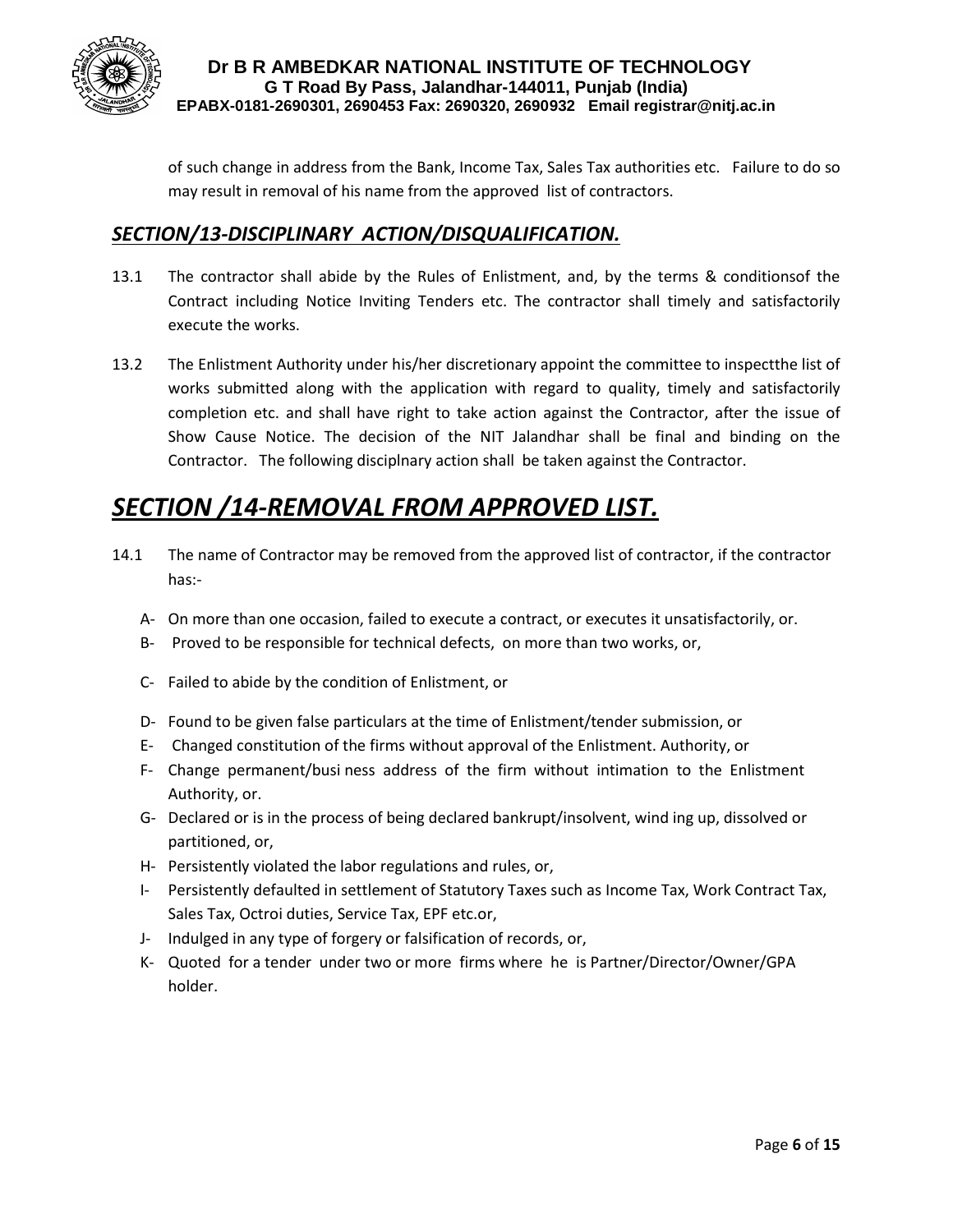

#### *SECTION /15-REMOVAL FROM APPROVED LIST.*

15.1 In case, there are allegations against a Contractor of nature such that the Enlistment Authority is of the view that the Contractor may be guilty of an offence, which when established would result in his removal/Banning business, the Enlistment Authority, pending full enquiry, may debar a Contractor for a specified period. In case the Enlistment Authority if of the view that the Contractor is guilty of an offence, which when established would result in his removal/banning business and it is not considered desirable to entrust new works or continue with him, the Enlistment authority, pending full enquiry, may debar a Contactor for an indefinite period.

#### *SECTION / 16-Revision OF RULES*

16.1 NIT Jalandhar reserve the right to modify, add, and /or delete and /or change either whole or part of the Enlistment Rule Electrical without any notice and the same shall be binding on the contractors enlisted with NIT Jalandhar.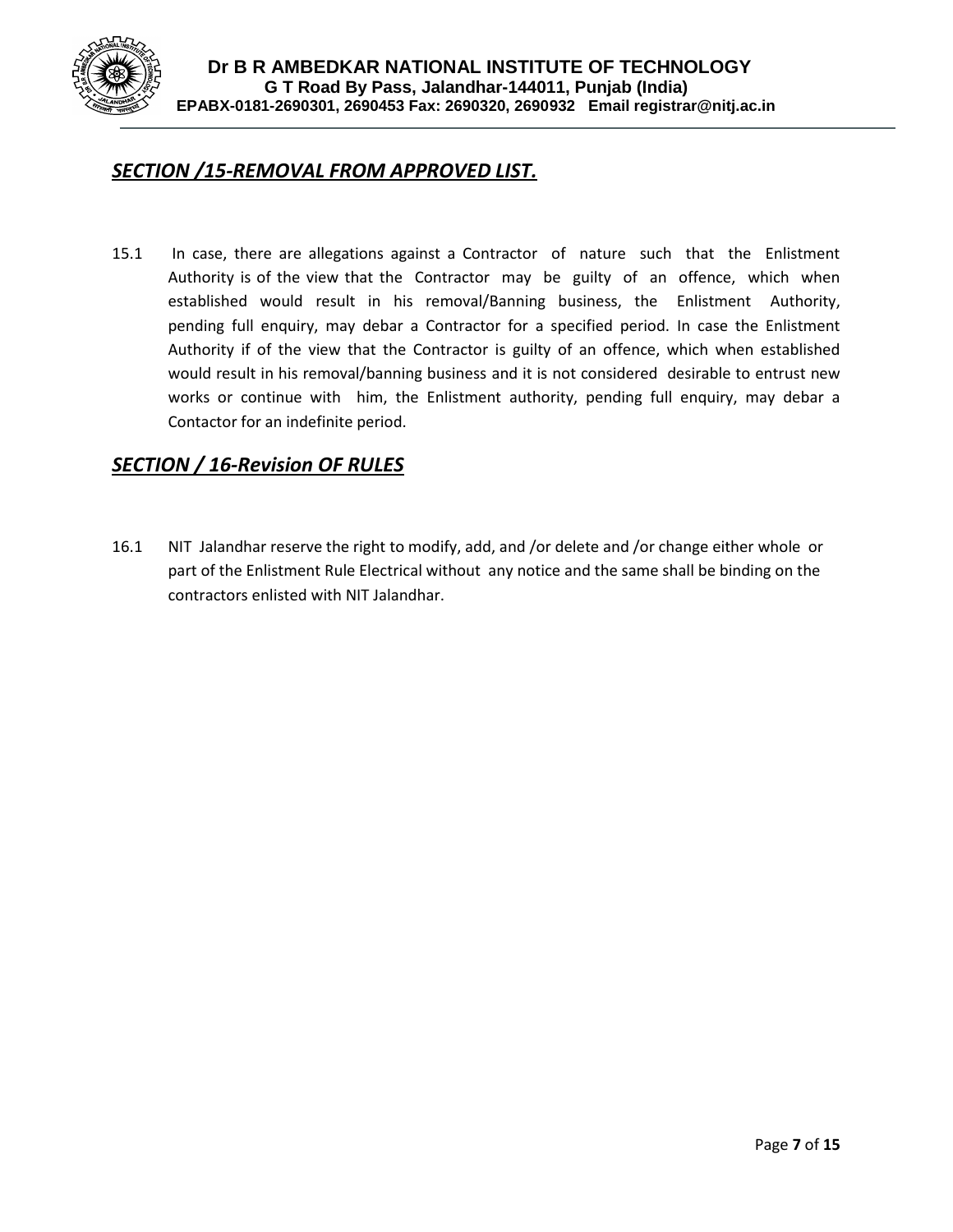

# **Annexure -1**

| Application for enlistment of Works up to 5-Lacs. |  |                                      |  |  |  |  |  |
|---------------------------------------------------|--|--------------------------------------|--|--|--|--|--|
| <b>CATEGORY APPLIED 1. Electrical 2.</b>          |  | <b>bsite Electrical+Civil (Both)</b> |  |  |  |  |  |

#### **Tick in appropriate box.**

**Supporting Documents be annexed with the application Form (Applications found deficient in any respect are liable to be rejected without further correspondence.)**

| $1-$  |                 | Name of the applicant                                                                                                                                     |            |    |  |
|-------|-----------------|-----------------------------------------------------------------------------------------------------------------------------------------------------------|------------|----|--|
|       |                 | (Ind ividual/Firm/Company)                                                                                                                                |            |    |  |
| $2 -$ | Nationality     |                                                                                                                                                           |            |    |  |
| $3-$  | Address:        |                                                                                                                                                           |            |    |  |
|       | (i)             | Registered Office: -                                                                                                                                      |            |    |  |
|       | (ii)            | Head Office: -                                                                                                                                            |            |    |  |
| $4-$  |                 | <b>Contact Details:</b>                                                                                                                                   |            |    |  |
| (i)   |                 | Telephone Number: -                                                                                                                                       |            |    |  |
| (ii)  |                 | Fax Number: -                                                                                                                                             |            |    |  |
|       | (iii)           | Mobile Number: -                                                                                                                                          |            |    |  |
|       | (iv)            | Website URL (if any)                                                                                                                                      |            |    |  |
|       | (v)             | E-mai I ID:-                                                                                                                                              |            |    |  |
| 5.    | PAN No.         |                                                                                                                                                           |            |    |  |
|       |                 | (Individual/Fi rm/Company)                                                                                                                                |            |    |  |
| 6.    |                 | Income Tax Clearance/Audited<br>Balance Sheet /Annual Income Tax Return of Last Three year (Certificate attested copy to<br>enclose) any one of the above |            |    |  |
| 7.    |                 | <b>Current Sales Tax Clearance</b>                                                                                                                        |            |    |  |
|       |                 | (Attach attested Copy) Last Quarter                                                                                                                       |            |    |  |
| 8.    |                 | Service tax registration certificate.                                                                                                                     |            |    |  |
| 9.    | (if applicable) | Electrician & Labour License Certificate                                                                                                                  |            |    |  |
| 10.   | Constitution.   |                                                                                                                                                           |            |    |  |
|       |                 | (Individual/Firm/Company)                                                                                                                                 |            |    |  |
| 11.   |                 | Is the Individual /Sole Proprietor/any Partner/Director of company :                                                                                      |            |    |  |
|       | a)              | <b>Dismissed Government Servant:</b>                                                                                                                      |            |    |  |
|       | b)              | Removed from approved list of contractors: Yes                                                                                                            |            | No |  |
|       | c)              | Demoted to a lower class of Contractors.                                                                                                                  | Yes ……………… | No |  |
|       |                 |                                                                                                                                                           |            |    |  |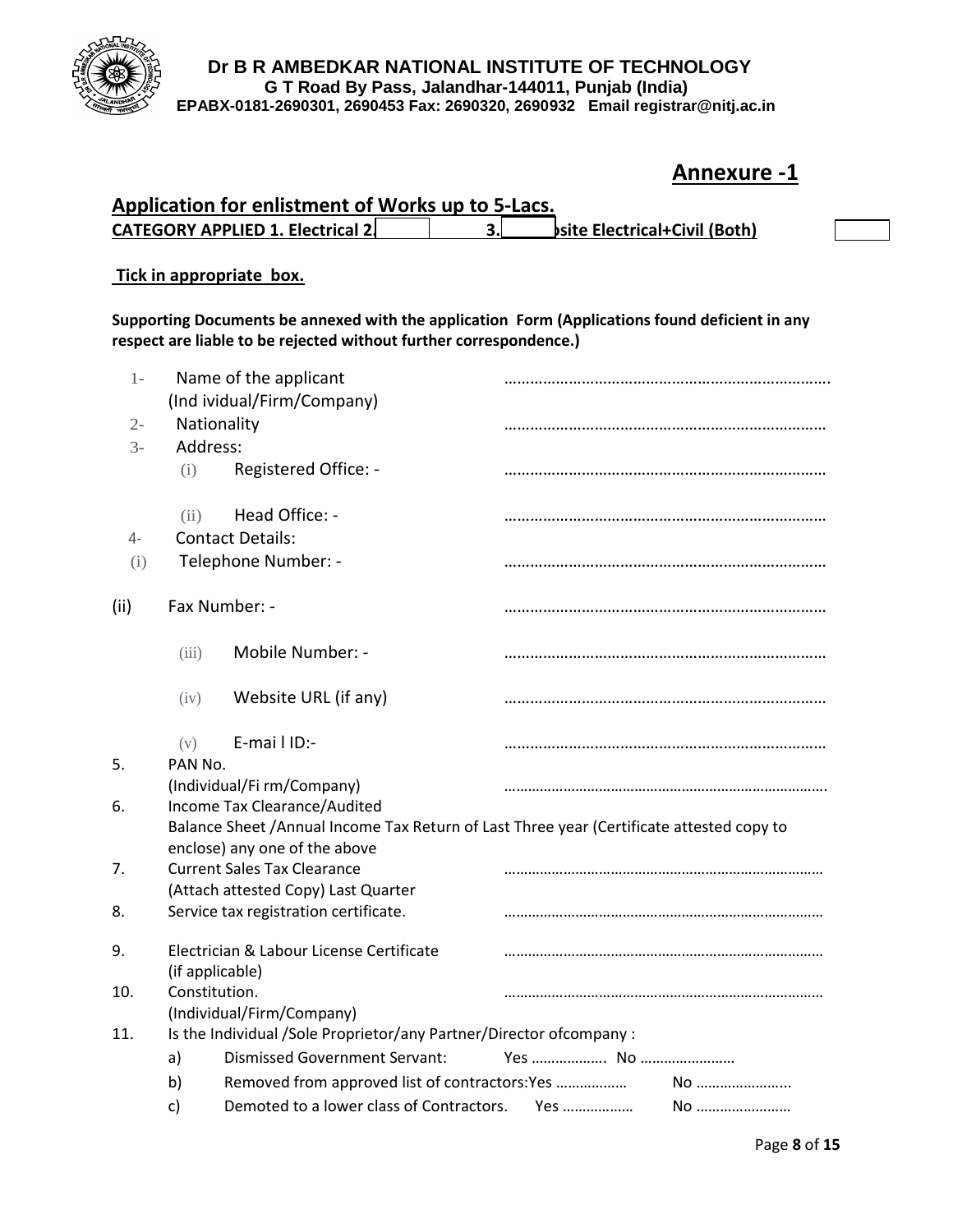

| d) | Having business banned/Suspended by any<br>Government in the past:                              |  |
|----|-------------------------------------------------------------------------------------------------|--|
| e) | Convicted by Court of Law:                                                                      |  |
| f) | Department of Government of India with in last one year.                                        |  |
| g) | Director or Partner of any other<br>Company / Firm Enlisted with CPWD or any other department : |  |

If answer to any of the above is 'Yes' Furnish details on a separate sheet:

| $12 -$ | a) | Name of person holding<br>Power of attorney (if any):- |  |
|--------|----|--------------------------------------------------------|--|
|        | b) | Nationality (if any):                                  |  |
|        | C) | Liabilities (if any):                                  |  |
|        |    |                                                        |  |
|        |    |                                                        |  |
| $13 -$ |    | Name of th Banker with full address:-                  |  |
|        |    |                                                        |  |

#### 14- Full time Technical Staff in the Applicants' emloyment:-

| Qualification | <b>Name</b> | <b>Experience in year</b> | <b>Date of Appointment</b> |
|---------------|-------------|---------------------------|----------------------------|
|               |             |                           |                            |
|               |             |                           |                            |
|               |             |                           |                            |
|               |             |                           |                            |
|               |             |                           |                            |
|               |             |                           |                            |
|               |             |                           |                            |

| 15- | Does the applicant have sufficient T & P, | Yes/No |
|-----|-------------------------------------------|--------|
|     | Machinery, Equipment                      |        |

| 16- |     | [ For Eletrical}                  |  |
|-----|-----|-----------------------------------|--|
|     |     | Does the applicant possess valid  |  |
|     |     | Electrical License:               |  |
|     | ii) | If yes category & License No.     |  |
|     |     | (Copy of License should enclosed) |  |

………………………………………………………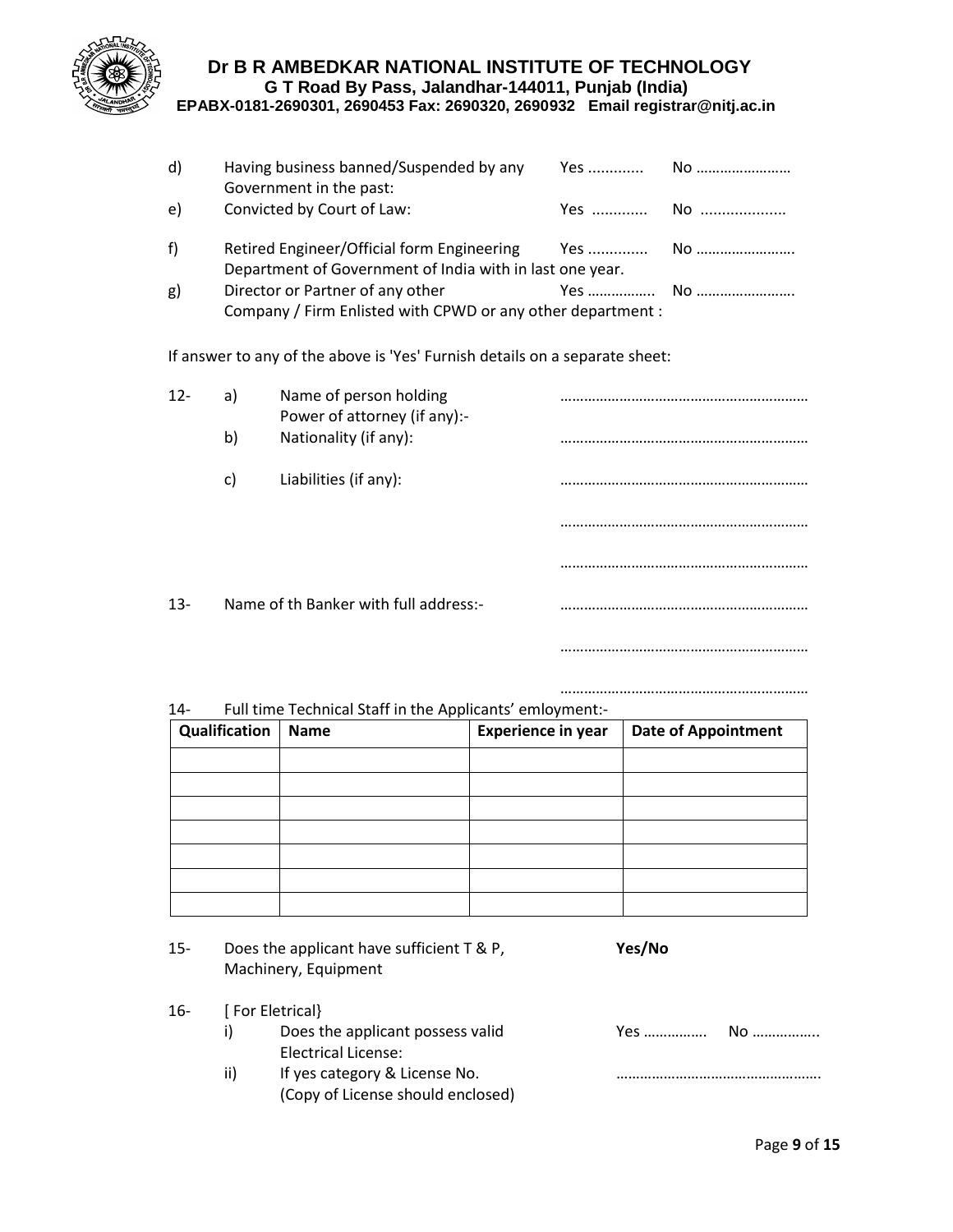

| $17 -$ | Whether a Iready en I isted with NIT or any other<br>Department: I f yes, Give details.                                        |  |
|--------|--------------------------------------------------------------------------------------------------------------------------------|--|
|        | a) Name of department,                                                                                                         |  |
|        |                                                                                                                                |  |
|        |                                                                                                                                |  |
|        | b) Class & Category,                                                                                                           |  |
|        | Enlishment Authority & address,<br>c)                                                                                          |  |
|        |                                                                                                                                |  |
|        |                                                                                                                                |  |
|        | Enlishment no. and date,<br>d)                                                                                                 |  |
|        | e) Date of validity and tendring limit)                                                                                        |  |
| $18 -$ | is any persion working with the applicant<br>Is a near relative of the officer/offical of NIT, Jalandhar, it yes give details: |  |
| 19-    | Enlistment Processing Fee Enclosed Details: (For Office use Only)                                                              |  |
|        | <b>Draft Number</b>                                                                                                            |  |
|        | <b>Draft Date</b>                                                                                                              |  |
|        | Amount                                                                                                                         |  |
|        | <b>Branch</b>                                                                                                                  |  |
|        | <b>Branch Drawn Upon</b>                                                                                                       |  |
|        | <b>Whose Favor</b>                                                                                                             |  |

20- Details of works completed, in progress and securd during the last Five years (to be filled in the Performa as given in Anmexure-III).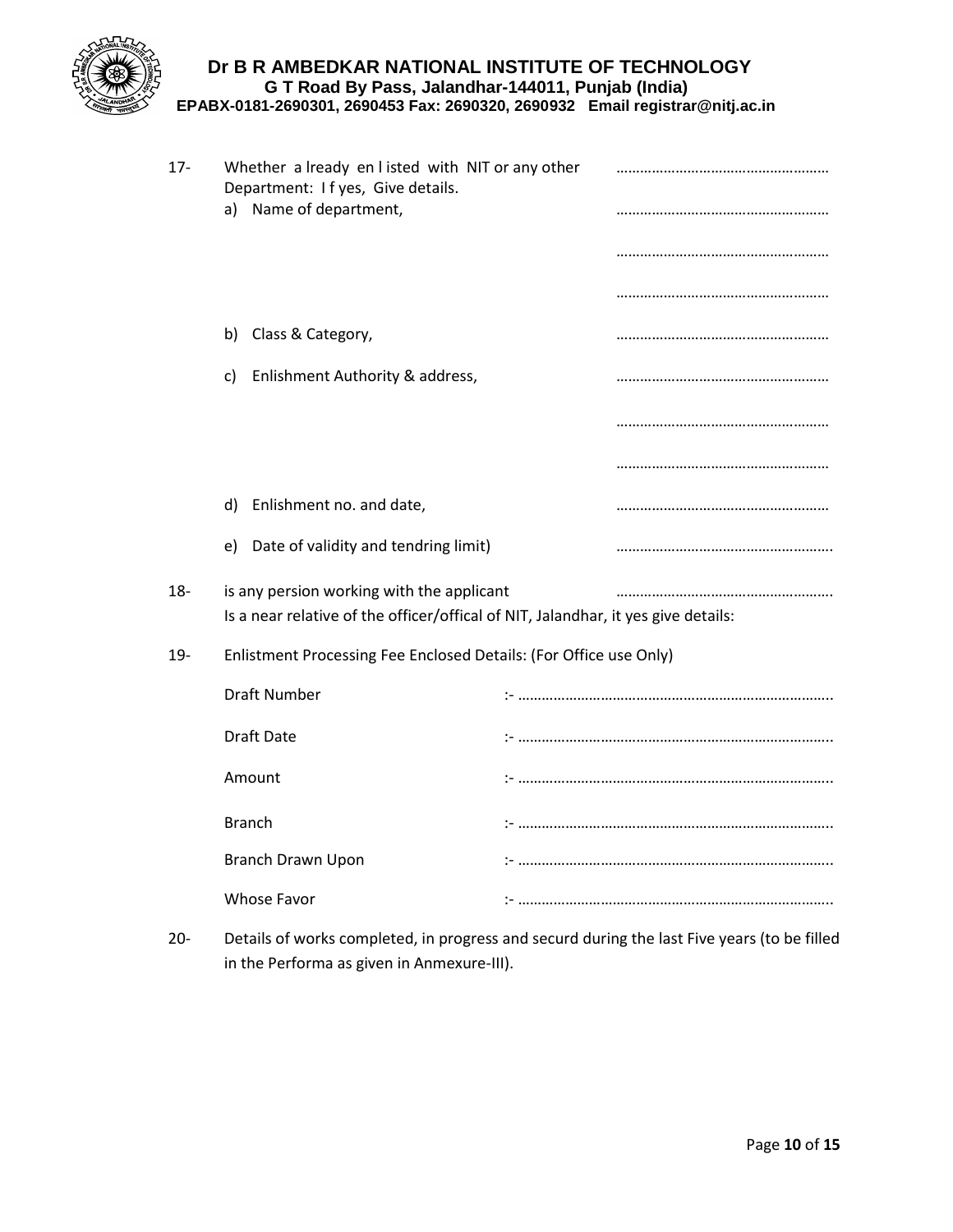

# **Certificate**

- 01 I/we certify that I/we have read the Enlistment Rule of the Institution Electrical and am/are prepared to abide by them as amended form time to time.
- 02- I/ we certify that the information given in the Application form is true to the best of my/our knowledge. I/we also understand that incase any information is found wrong. I/we am/are liable for cancellation enlistment and to be debarred for enl istment in future.

**Date ………………….**

**(Signature of Contractor along with Stamp)**

**Place …………………….**

**Note: -**The complete appl ication form along with DD should be submitted to the Office of Executive Engineer.

Estate Office, NIT Jalandhar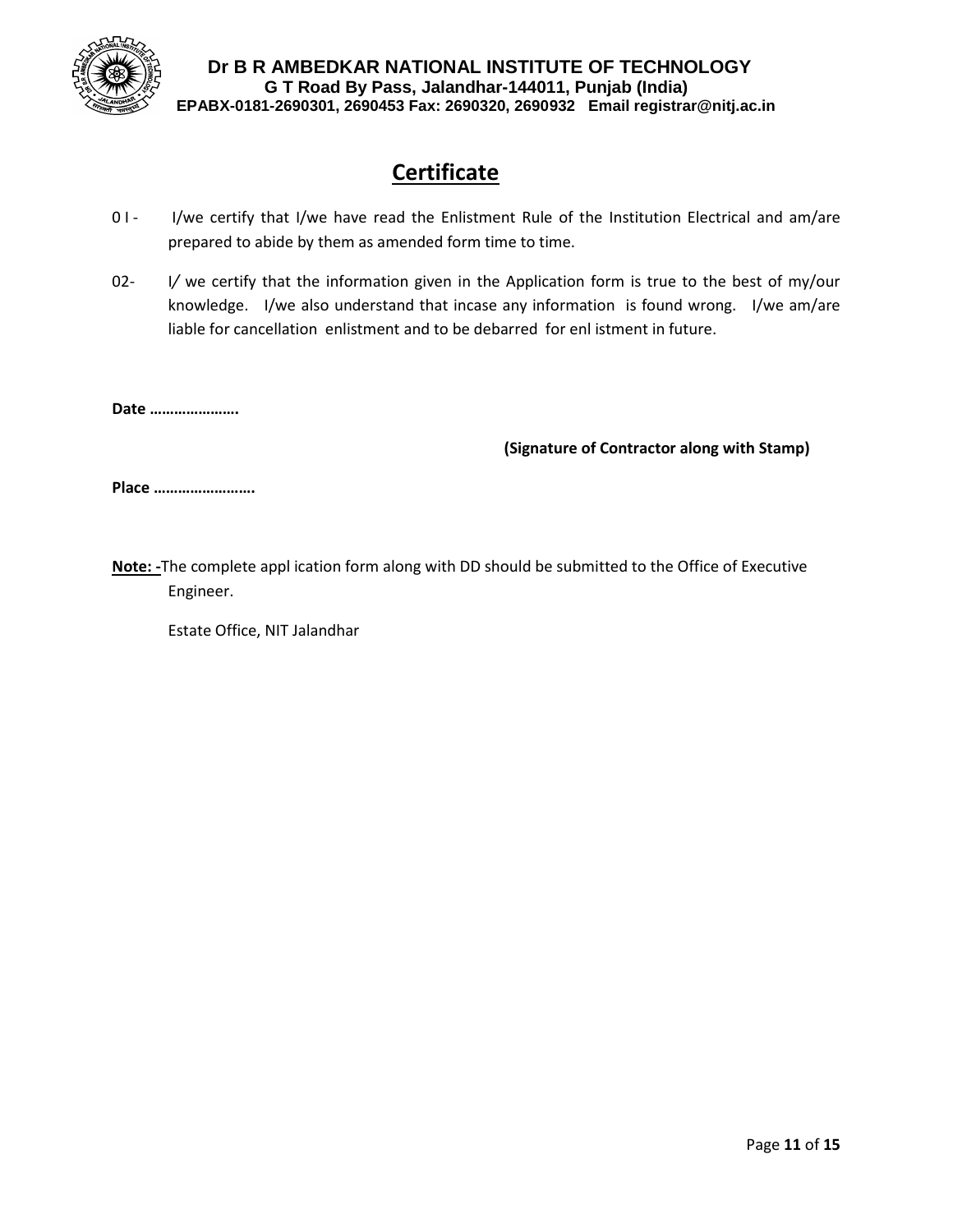

### **CHECK LIST OF DOCUMENTS & OTHER DETAILS**

#### **(ANNEXURE- II)**

| SI. No. | Docu ment                                                                                                                                                                                   | Yes/No/NA |
|---------|---------------------------------------------------------------------------------------------------------------------------------------------------------------------------------------------|-----------|
| 01      | Proof of constitution (Anexure-1 SI. No.9)                                                                                                                                                  |           |
|         | a) IN CASE OF SOLE PROPRIETORSHIP                                                                                                                                                           |           |
|         | i) Affidavit for Proprietorship.                                                                                                                                                            |           |
|         | b) IN CASE OF PARTNERSHIP FIRM (SUBMIT ATTESTED COPIES)                                                                                                                                     |           |
|         | i) Partnership deed attested by Notary Public                                                                                                                                               |           |
|         | c) IN CASE OF PRIVATE/PUBLIC LTD CO.                                                                                                                                                        |           |
|         | i) Article of association duly attested by Notary Public.                                                                                                                                   |           |
| 02.     | Power of attorney, i f any attested by Notary Public.                                                                                                                                       |           |
| 03.     | Bankers solvency certificate (Annexure-IV) (as required in section 6.1)                                                                                                                     |           |
| 04.     | Demand draft for Enlistment/Revalidation fee. (as required in section 6.1)                                                                                                                  |           |
| 05      | Original/attested copies of certificates for works done Last Five Year during. (as                                                                                                          |           |
|         | required in section 6.1)                                                                                                                                                                    |           |
| 06.     | Attested copy of valid PAN card of the individual, partners and the firm.                                                                                                                   |           |
| 07.     | Character & Antecedent Certificate from the Class-I Gazetted Officer/ Public Notary.                                                                                                        |           |
| 08.     | Attested copy of valid Electrical License. (as required in section 10.1)                                                                                                                    |           |
| 09.     | Income Tax Clearance/Aud ited Balance Sheet /Annual Income Tax Return of Last                                                                                                               |           |
|         | Three year (Certificate attested copy to enclosed)                                                                                                                                          |           |
| 10.     | <b>Current Sales Tax Clearance</b><br>(Attach attested Copy) Last Quarter                                                                                                                   |           |
| 11.     | Electrician & Labour License Certificate (if applicable)                                                                                                                                    |           |
| 12.     | Serv ice tax registration certificate.                                                                                                                                                      |           |
| 13.     | Regi stration certificate of any other department where the applicant is<br>already enl isted for CIVIL/ ELECTRICAL works i .e. CPWD/PWD/ Any other Govt./<br>Govt. undertaking department. |           |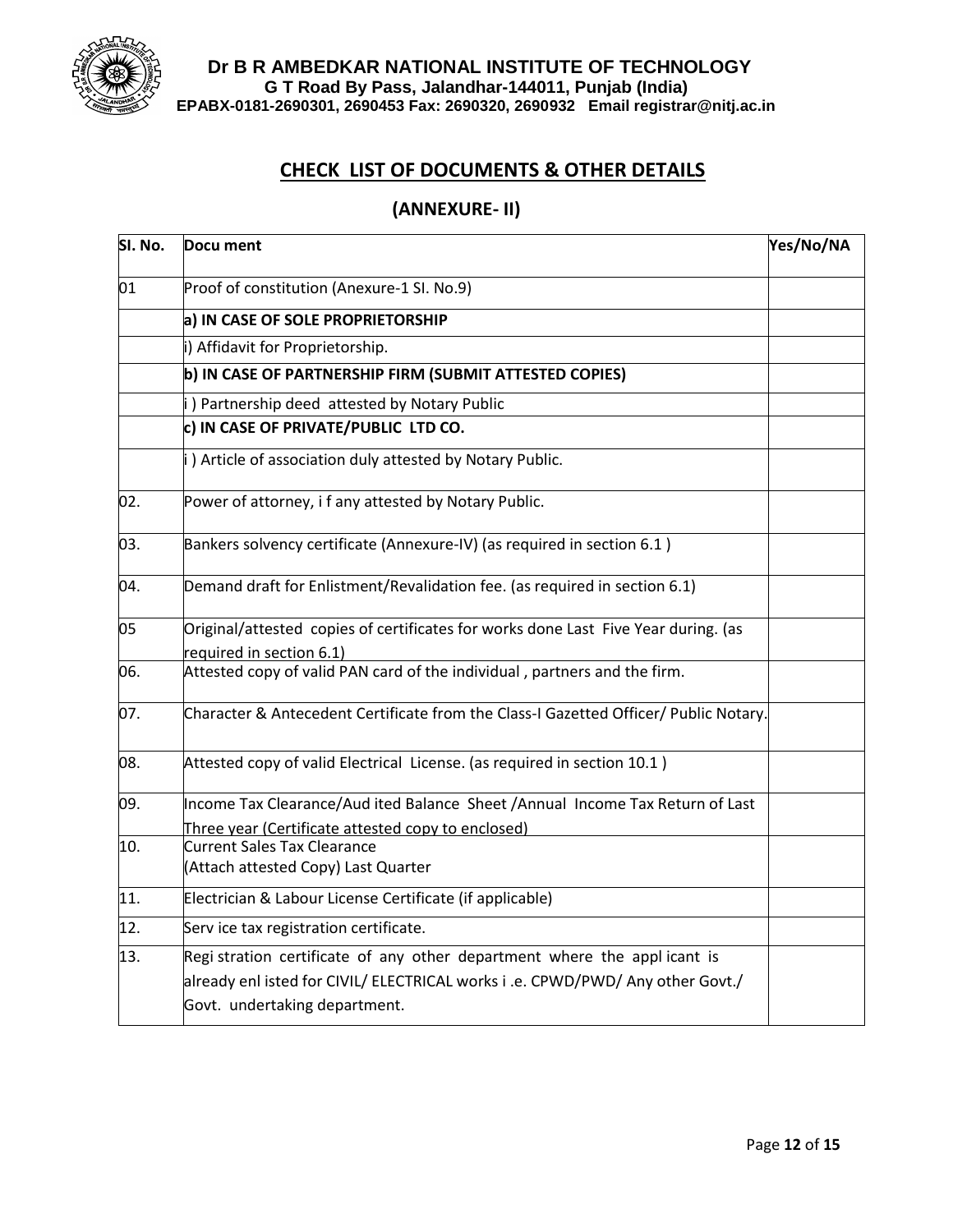

#### **ANNEXURE-III**

#### **LIST OF WORKS SUCCESSFULLY COMPLETED DURING THE LAST FIVE YEARS.**

| S.<br>N. | Name of<br>the Work | Value of<br><b>Contract</b> | <b>Work</b><br>Order No.<br>& Date | Date of<br><b>Completion</b><br>as per<br><b>Agrement</b> | <b>Actual date</b><br>of<br>Completion | <b>Total</b><br><b>Work</b><br><b>Done</b> | Name of the<br><b>Address of</b><br>the Client |
|----------|---------------------|-----------------------------|------------------------------------|-----------------------------------------------------------|----------------------------------------|--------------------------------------------|------------------------------------------------|
|          |                     |                             |                                    |                                                           |                                        |                                            |                                                |
|          |                     |                             |                                    |                                                           |                                        |                                            |                                                |
|          |                     |                             |                                    |                                                           |                                        |                                            |                                                |
|          |                     |                             |                                    |                                                           |                                        |                                            |                                                |
|          |                     |                             |                                    |                                                           |                                        |                                            |                                                |
|          |                     |                             |                                    |                                                           |                                        |                                            |                                                |
|          |                     |                             |                                    |                                                           |                                        |                                            |                                                |
|          |                     |                             |                                    |                                                           |                                        |                                            |                                                |
|          |                     |                             |                                    |                                                           |                                        |                                            |                                                |
|          |                     |                             |                                    |                                                           |                                        |                                            |                                                |

**Date :- ……………..**

**Place : - …………….. (Signature of Contractor along with Stamp)**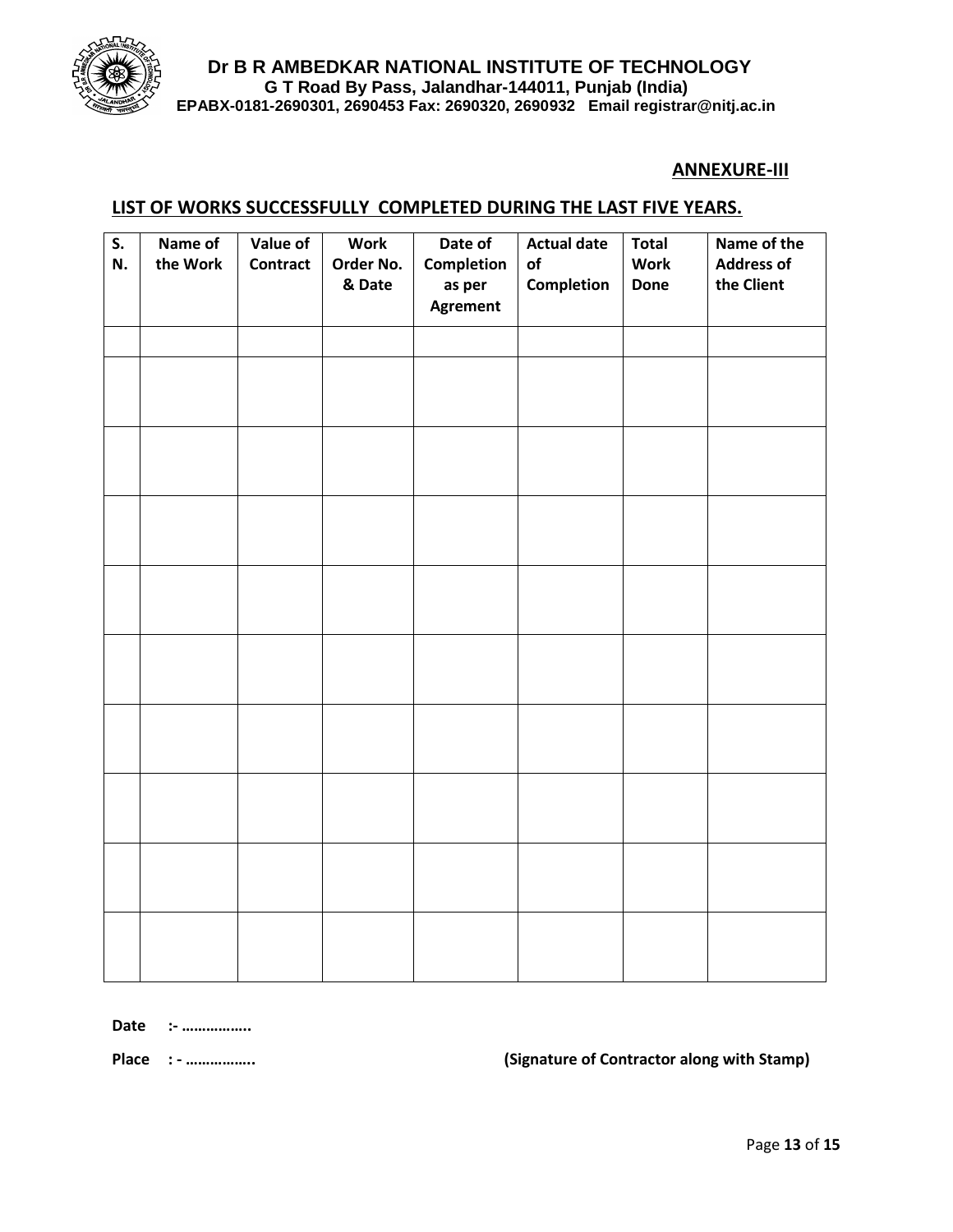

#### **ANNEXURE-IV**

# **FORMAT OF BANKER'S CERTIFICATE FROM A SCHEDULED BANK**

(To be addressed to the designated enlistment authority)

|  |  |  |  | This is to certify to the best of out knowledge and information that $M/s / Sh$ .            |  |  |  |
|--|--|--|--|----------------------------------------------------------------------------------------------|--|--|--|
|  |  |  |  |                                                                                              |  |  |  |
|  |  |  |  | our bank are/is respectable and can be treated a good for any engagement upto a limit of Rs. |  |  |  |
|  |  |  |  |                                                                                              |  |  |  |

This certificate is issued without responsibility on the bank of any of the officers.

**Date:-** ………………………………………………………… **Signature with seal for the Bank**

**Note: -***in case of partnership firm, certificate to include names of all partners As recorded with bank.*